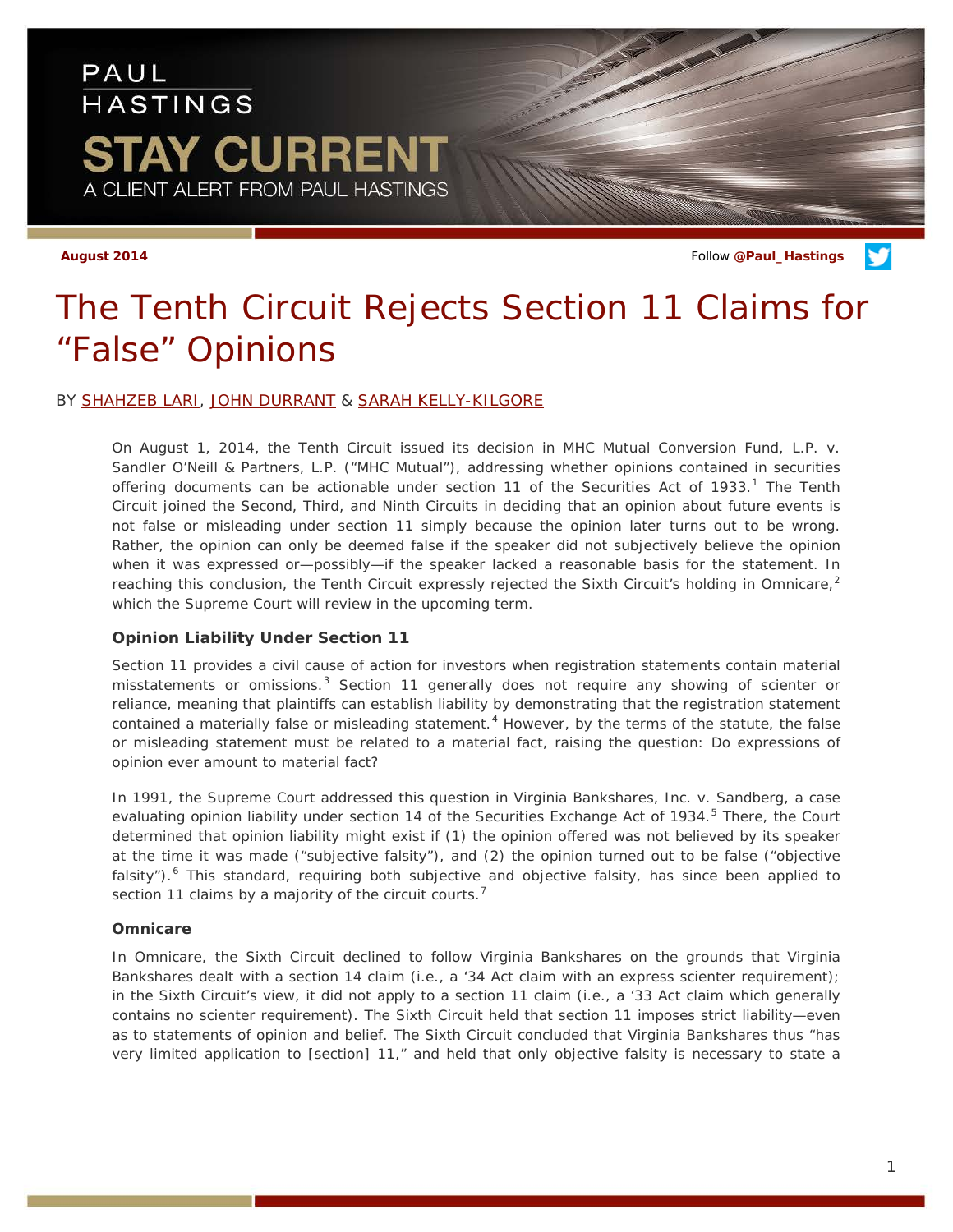section 11 claim.<sup>[8](#page-3-7)</sup> As noted, the Sixth Circuit's decision is a departure from the majority view, and is currently on appeal to the Supreme Court.

# *MHC Mutual*

The allegations in *MHC Mutual* involve statements made in the immediate aftermath of the 2008 financial crisis. At the time, United Western Bancorp, Inc. ("Bancorp") sought to conduct a secondary stock offering to raise about \$[9](#page-3-8)0 million.<sup>9</sup> Bancorp disclosed that it had significant investments in mortgage-backed securities, which had suffered from the rash of homeowner defaults occurring in the midst of the financial crisis, and that the company had lost \$47 million on its investments.<sup>[10](#page-3-9)</sup> However, Bancorp stated that it had "conducted internal analyses and consulted independent experts and now expected the level of delinquencies and defaults to level off and the market for its securities to rebound."[11](#page-3-10) In connection with this last statement, Bancorp cautioned that if adverse market conditions persisted, the company would have to recognize further losses.<sup>[12](#page-3-11)</sup>

The recession, of course, persisted longer than Bancorp had projected, and, fifteen months after the secondary offering, the company was forced to recognize another \$69 million in losses.<sup>[13](#page-3-12)</sup> The plaintiffs sued, alleging that the opinion Bancorp gave in its secondary offering regarding the prospects for its securities portfolio was false and gave rise to opinion liability under section 11.<sup>[14](#page-3-13)</sup> The district court disagreed and dismissed the plaintiffs' claims; the appeal to the Tenth Circuit followed.[15](#page-3-14)

The Tenth Circuit affirmed the dismissal. In doing so, the Tenth Circuit clearly disagreed with the Sixth Circuit's reasoning in *Omnicare*, dismissing the decision in a brief footnote:

> Recently, the Sixth Circuit suggested that objective falsity alone, without more, is enough [to impose section 11 liability]. In doing so, though, the Sixth Circuit didn't address its own prior decision in *Mayer* holding that both objective falsity and subjective disbelief are required. And, as we've seen, *Omnicare*'s result stands in a good deal of tension with the common law, securities law authorities, and experience suggesting that *the failure of an opinion about future events to materialize, without more, doesn't establish that the opinion was a*  false or misleading statement of fact at the time it was made.<sup>[16](#page-3-15)</sup>

Instead of following the *Omnicare* approach, the Tenth Circuit conducted a thorough examination of the legislative history of section 11 and more than a century's worth of tort doctrine in order to answer the question it posed to itself: "When does section 11 of the Securities Act of 1933 impose liability on issuers who offer opinions about future events?"<sup>[17](#page-3-16)</sup>

The court concluded that there are "at least three possible readings of section 11 when it comes to opinion liability."<sup>[18](#page-3-17)</sup> Specifically:

- 1. Based upon common law at the time section 11 was enacted, there is no liability for opinions about future events.<sup>[19](#page-3-18)</sup>
- 2. Based upon *Virginia Bankshares* and numerous subsequent cases, opinion liability only exists under section 11 where there is both objective and subjective falsity.<sup>[20](#page-3-19)</sup>
- 3. Based upon present-day common law, opinion liability may exist when a speaker offers an opinion without an objectively reasonable basis for doing so, even if the speaker truly believed in the opinion.<sup>[21](#page-3-20)</sup>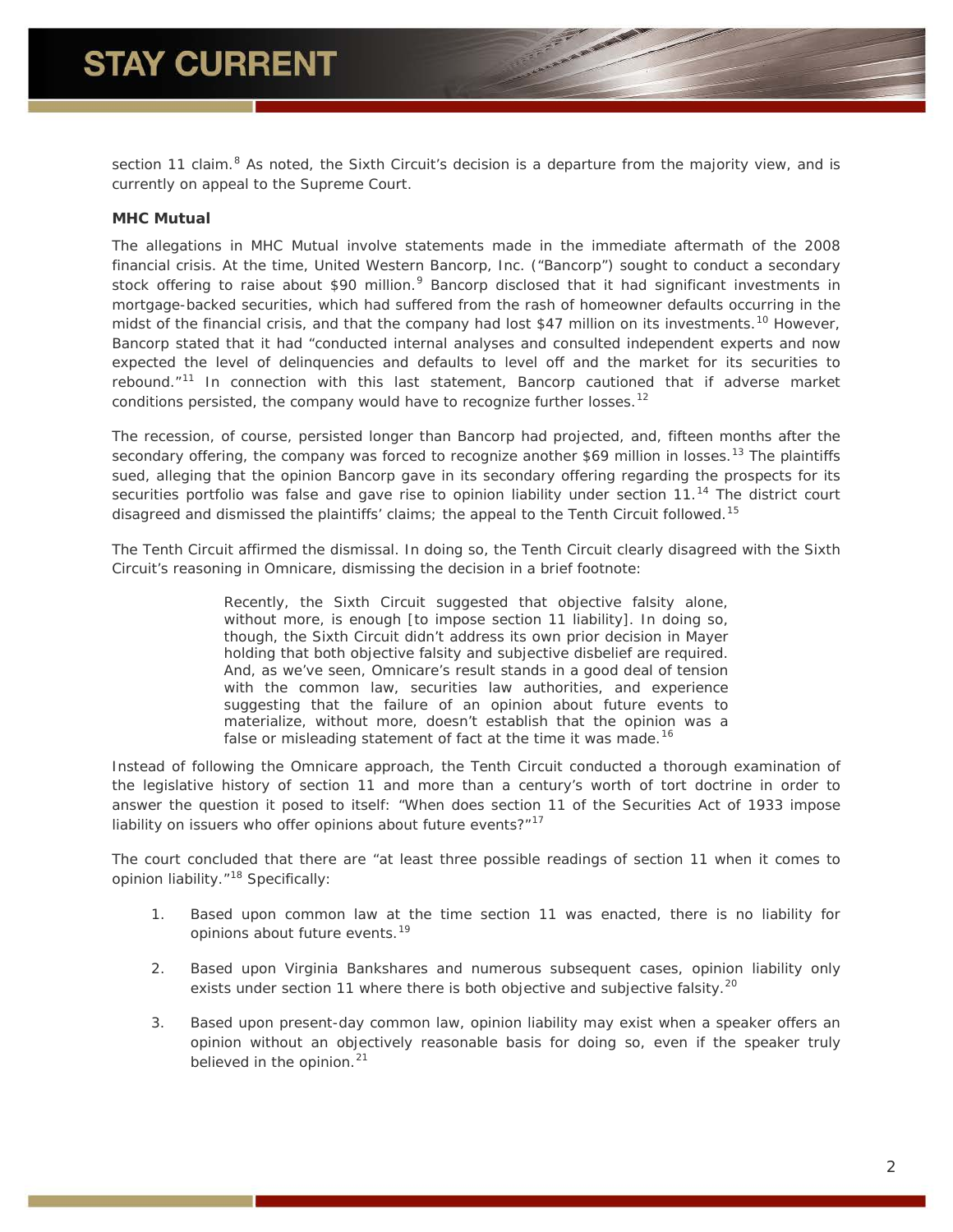Without explicitly choosing between these three approaches (although its decision implicitly operates at a remove from the first alternative), the Tenth Circuit concluded that more than objective falsity is required in order to impose opinion liability under section  $11<sup>.22</sup>$  $11<sup>.22</sup>$  $11<sup>.22</sup>$  The court did not, however, choose between the second and third approaches, finding that the plaintiffs had failed to allege facts sufficient to satisfy either approach.<sup>[23](#page-3-22)</sup> In particular, the court found that there was clearly a reasonable basis for Bancorp's statements, given that numerous independent investment analysts had reached the same conclusions and that Bancorp had expressly disclosed that its opinion was based on judgments about future economic trends that might not hold. $24$ 

As the Supreme Court gears up to hear *Omnicare*, *MHC Mutual* presents yet another case supporting the view that section 11 claims cannot arise simply from opinions that turn out in hindsight to be false or misleading. Rather, *MHC Mutual* holds that such statements should only be actionable under section 11, when the speaker does not actually believe the opinion or—possibly—when the speaker lacks a reasonable basis for the opinion.

 $\Leftrightarrow$   $\Leftrightarrow$   $\Leftrightarrow$ 

*If you have any questions concerning these developing issues, please do not hesitate to contact any of the following Paul Hastings lawyers:*

#### **Chicago**

Mark D. Pollack 1.312.499.6050 [markpollack@paulhastings.com](mailto:markpollack@paulhastings.com)

#### **Houston**

Samuel W. Cooper 1.713.860.7305 [samuelcooper@paulhastings.com](mailto:samuelcooper@paulhastings.com)

#### **Los Angeles**

John S. Durrant 1.213.683.6144 [johndurrant@paulhastings.com](mailto:johndurrant@paulhastings.com)

Joshua G. Hamilton 1.213.683.6186 [joshuahamilton@paulhastings.com](mailto:joshuahamilton@paulhastings.com)

Howard M. Privette 1.213.683.6229 [howardprivette@paulhastings.com](mailto:howardprivette@paulhastings.com) William F. Sullivan 1.213.683.6252 [williamsullivan@paulhastings.com](mailto:williamsullivan@paulhastings.com)

#### **New York**

Douglas H. Flaum 1.212.318.6259 [douglasflaum@paulhastings.com](mailto:douglasflaum@paulhastings.com)

Shahzeb Lari 1.212.318.6098 [shahzeblari@paulhastings.com](mailto:shahzeblari@paulhastings.com)

Kevin Logue 1.212.318.6039 [kevinlogue@paulhastings.com](mailto:kevinlogue@paulhastings.com)

Barry G. Sher 1.212.318.6085 [barrysher@paulhastings.com](mailto:barrysher@paulhastings.com) **Palo Alto**

Edward Han 1.650.320.1813 [edwardhan@paulhastings.com](mailto:edwardhan@paulhastings.com)

Peter M. Stone 1.650.320.1843 [peterstone@paulhastings.com](mailto:peterstone@paulhastings.com)

### **San Diego**

Christopher H. McGrath 1.858.458.3027 [chrismcgrath@paulhastings.com](mailto:chrismcgrath@paulhastings.com)

#### **San Francisco**

Grace A. Carter 1.415.856.7015 [gracecarter@paulhastings.com](mailto:gracecarter@paulhastings.com)

<sup>1</sup> No. 13-1016, --- F.3d ---, 2014 WL 3765717 (10th Cir. Aug. 1, 2014).

<sup>2</sup> *Ind. State Dist. Council of Laborers & HOD Carriers Pension & Welfare Fund v. Omnicare, Inc.*, 719 F.3d 498 (6th Cir. 2013) ("*Omnicare*"), *cert. granted*, 134 S. Ct. 1490 (U.S. 2014).

<sup>4</sup> Plaintiffs must also plead the existence of damages. *See* § 77k(e).

<sup>3</sup> *See* 15 U.S.C. § 77k(a).